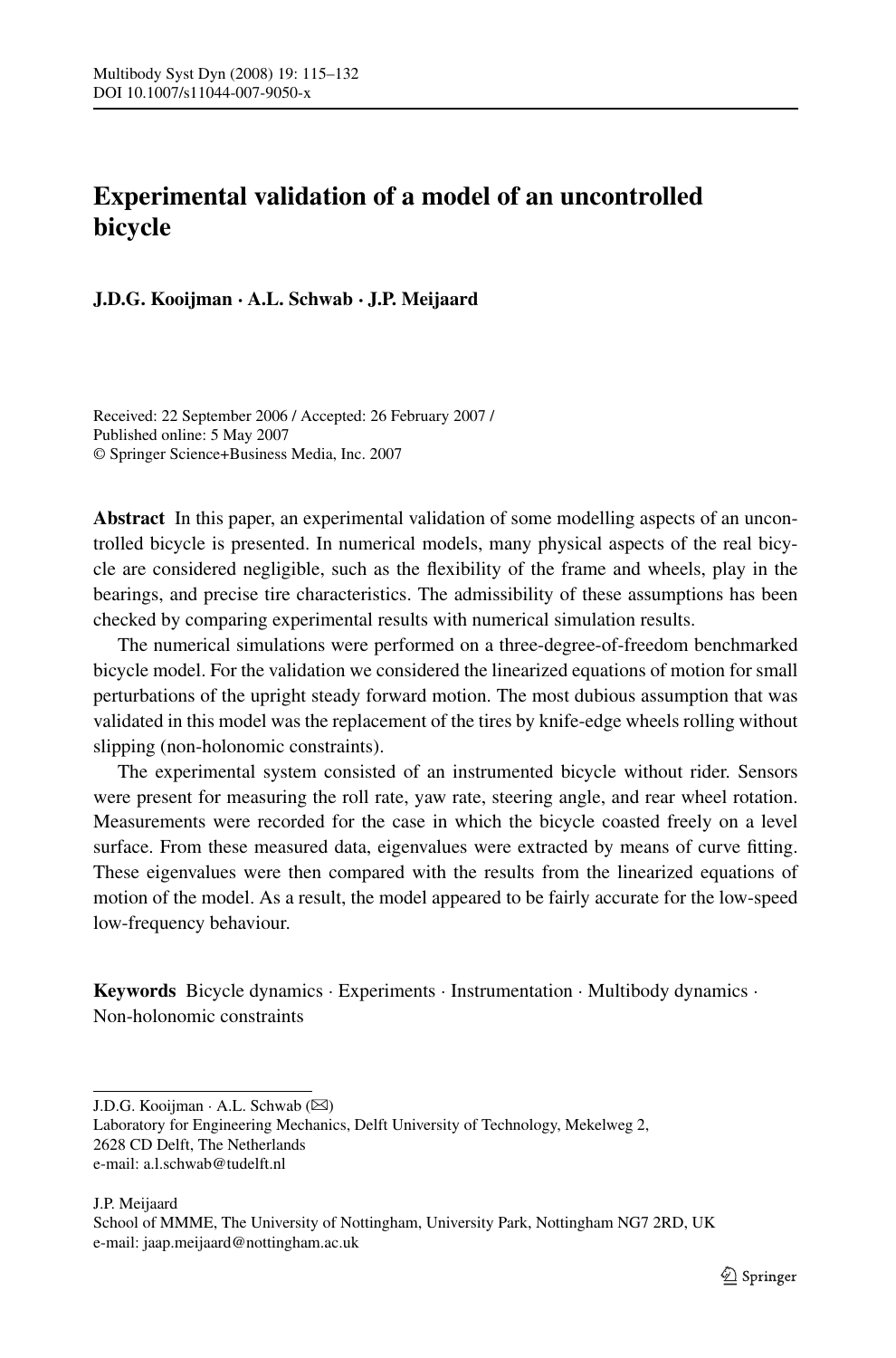<span id="page-1-0"></span>



## **1 Introduction**

The governing dynamic equations for a general bicycle model have recently been benchmarked [\[17\]](#page-17-0) and after more than a century of bicycle dynamics literature we are confident about the correctness. In this model, many physical aspects of the real bicycle are considered negligible, such as the flexibility of the frame and wheels, play in the bearings, and precise tire characteristics. The admissibility of these assumptions is checked by comparing experimental results with numerical simulation results. Apart from flexibility and play, the most dubious assumption to be validated in this model is the replacement of the tires by knife-edge wheels rolling without slipping (non-holonomic constraints).

The bicycle model, shown in Fig. 1, consists of four rigid bodies connected by revolute joints. The contact between the knife-edge wheels and the flat level surface is modelled by holonomic constraints in the normal direction and by non-holonomic constraints in the longitudinal and lateral directions. In the absence of a rider (or with a rider rigidly attached to the rear frame) we assume no-hands operation. The resulting non-holonomic mechanical model has three velocity degrees of freedom: forward speed *v*, lean rate  $\dot{\phi}$  and steering rate  $\dot{\delta}$ . For the validation we consider the linearized equations of motion for small perturbations of the upright steady forward motion (see Appendix). Note that this uncontrolled model can show, after a lateral perturbation, asymptotically stable motion in a certain speed range, despite the fact that the model is energy conservative.

The experimental system [\[8\]](#page-16-0) consists of an instrumented bicycle without rider, see Fig. [2](#page-2-0). Sensors are present for measuring the roll rate, yaw rate, steering angle, and rear wheel rotation. Trainer wheels prevent the complete fall of the bicycle for unstable conditions. Measurements are recorded for the case in which the bicycle, after being manually pushed off, coasts freely on a level surface. From these measured data, eigenvalues are extracted by means of curve fitting. These eigenvalues are then compared with the results from the linearized equations of motion of the model. The literature on experimental verification of modelling aspects in single-track vehicles can be divided into two main sections: bicycles and motorcycles. It is known from experience that tires play a dominant role in the dynamic behaviour of a motorcycle at moderate to high speed. Since the model under study here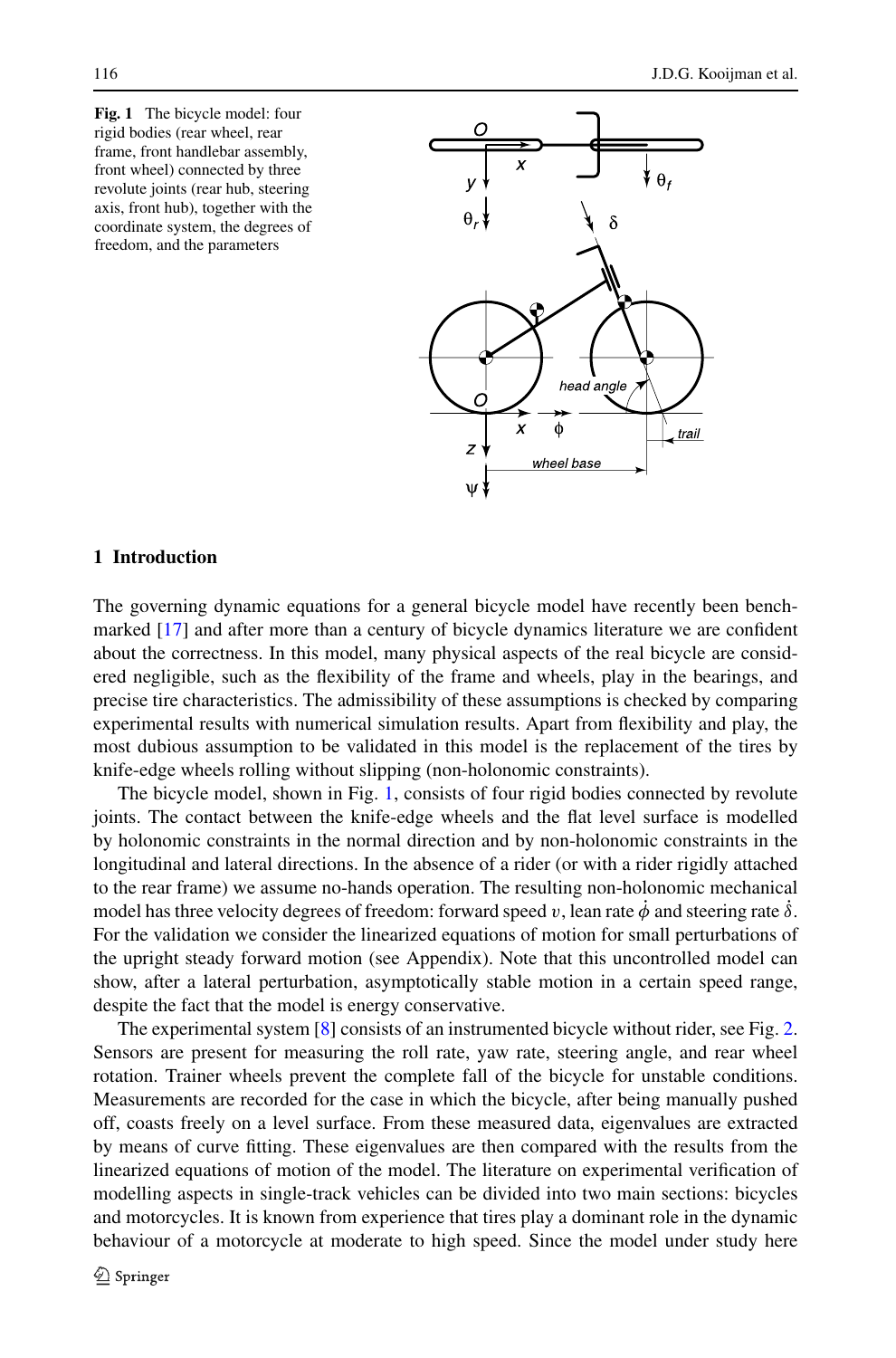<span id="page-2-0"></span>

**Fig. 2** Instrumented bicycle with all the measurement equipment installed. Sensors are present for measuring the roll rate, yaw rate, steering angle, and rear wheel rotation. Data are collected via a USB-connected data acquisition unit on the laptop computer, mounted on the rear rack

operates at low speed and assumes ideal rolling contact, it seems that many motorcycle studies lie outside the current scope.

Döhring [\[4](#page-16-0), [5](#page-16-0)] was the first to measure the lateral motion of a single-track vehicle. Although he measured on three motorcycles, he compared his results with the same numerical model as presented here. Rice and Roland [[11](#page-16-0)] measured the lateral stability and control of two distinct bicycles, both in hands-free as well as controlled operation. Roland and Lynch [[14](#page-17-0)] performed an extensive study in lateral bicycle dynamics. They measured tire characteristics and then performed a number of tests on an instrumented uncontrolled bicycle and compared the results with their model (Roland and Massing [\[15\]](#page-17-0), Roland [\[13\]](#page-16-0)). Wächter [[20](#page-17-0)] and Suhr [\[18\]](#page-17-0) performed some experimental validation for their bicycle dynamics model. Jackson and Dragovan [\[7](#page-16-0)] measured the state of a bicycle ridden hands-free and compared the time history with results from their model.

Many measurements have been made on the lateral dynamics of motorcycles. We discuss here only some distinct contributions. Eaton [\[6\]](#page-16-0) measured the transient response of a light motorcycle to a lateral disturbance and compared this with his model. Rice [[12](#page-16-0)] performed a number of tests on motorcycles in order to obtain performance characteristics for handling and safety. Weir and Zellner [[21](#page-17-0)] tested transient behaviour of motorcycles in some standard manoeuvres and compared some results with their model. Ruijs and Pacejka [\[16\]](#page-17-0) built a rider robot to validate their computer model eliminating disturbances originating from the human rider. Rider robots have also been built by the group of Kageyama [\[10\]](#page-16-0) and the Blue Team [\[2\]](#page-16-0), a group of Berkeley students engaged in the DARPA challenge. The group led by Cossalter [[1,](#page-16-0) [3](#page-16-0)] over the past decade performed an extensive range of measurements on several aspects of the dynamic behaviour of motorcycles.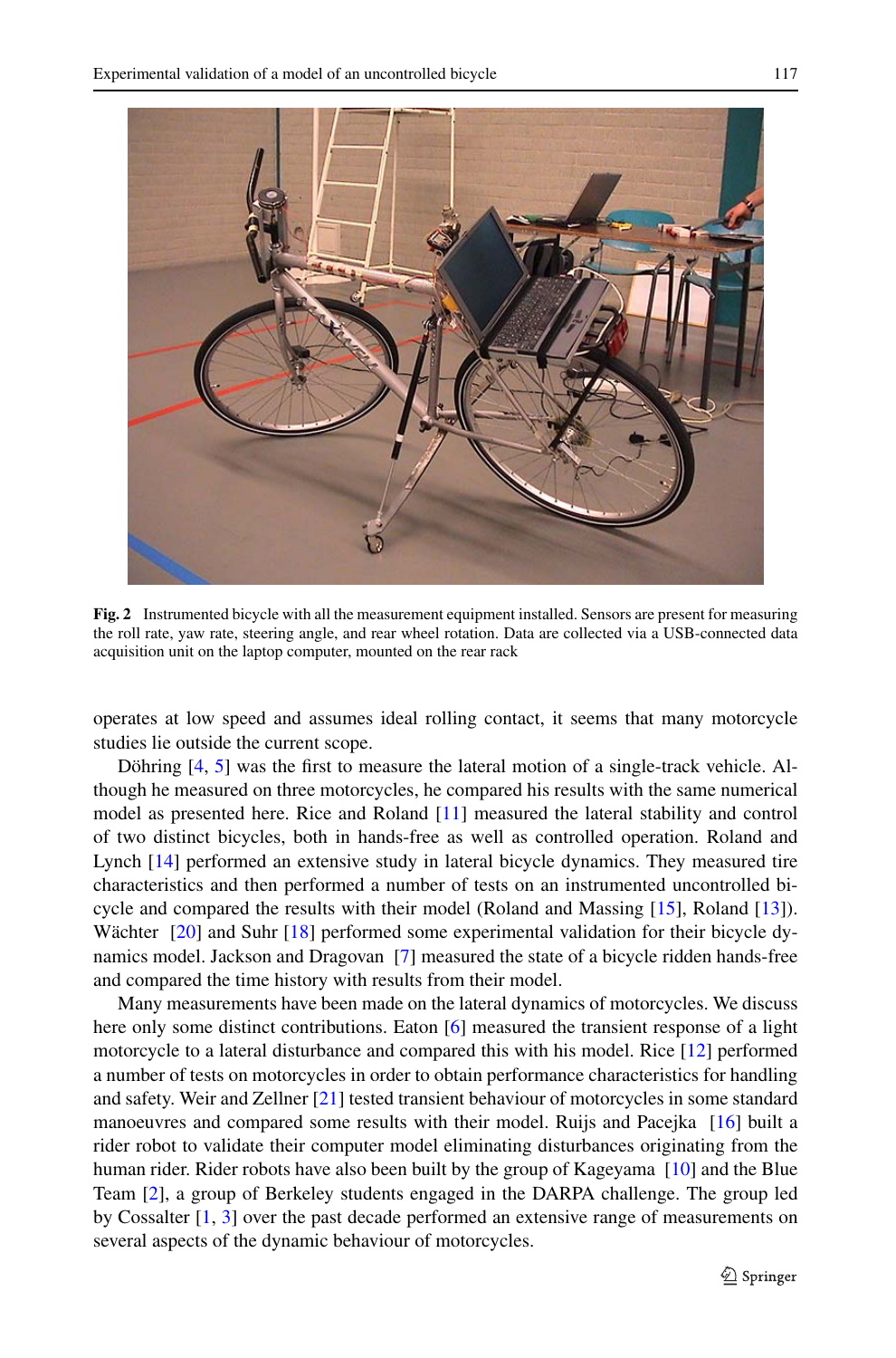The organization of the paper is as follows. After this introduction, the instrumented bicycle and subsequently the measurement of the bicycle design parameters are described. Then the test procedure and the comparison of the experimental and numerical results are presented and discussed. The paper ends with some conclusions.

## **2 Instrumented bicycle**

The experimental system consists of an instrumented bicycle without rider. Sensors are present for measuring the roll rate, the yaw rate, the steering angle and the rear wheel rotation. The data are collected on a laptop computer mounted on the rear rack. Trainer wheels prevent the complete fall of the bicycle for unstable conditions. Measurements are recorded for the case in which the bicycle coasts freely on a level surface.

# 2.1 The bicycle

The instrumented bicycle used in the tests was a standard 21" city-bicycle with 28" wheels, brand 'Maxwell', type 'Silvercity', see Fig. [2](#page-2-0). For the experiments all the superfluous parts on the bicycle were removed. What remained was the rear frame with bottom bracket and the rear rack, the front fork and the handlebar, front wheel and the rear wheel with sprocketwheel cassette.

Sidewheels were added to the bicycle to reduce the maximum lean angle by which the bicycle could tip over to about 30◦. The sidewheels were connected via a suspension construction consisting of two metal strips acting as leaf springs and two telescopic dampers, which had the air removed, to act as a guide. The front fork was flipped (rotated by 180<sup>°</sup>) to increase the trail. This lowers the weave speed and by such increases the stable speed range. In this way we were able to make better use of the limited space available and maximal attainable launch speed (running along the bicycle) for the tests. The head tube bearings and the wheel hub bearings were cleaned and reinstalled to reduce play and excessive friction. New standard road tires,  $28 \times 13/8$  (Halfords brand), and new inner tubes were mounted. The tires were inflated to 3.5 bar. The rims were checked for trueness. No radial or lateral misalignment was noted.

## 2.2 Measuring equipment

The measurement equipment was chosen such that there would be no effect on the dynamic behaviour of the system other than added weight or inertia (no extra degrees of freedom by non-rigidly attached parts). Furthermore, it should be portable from one bicycle to another and had to withstand moderate shocks. Within a limited budget (M.Sc. project) the following equipment was chosen:

- **Angular rate sensors:** Two angular rate gyros, brand Silicon Sensing CRS03 with a rate range of ±100 degs*/*s were used to measure the lean rate and yaw rate of the rear frame. The two rate sensors were placed perpendicular to each other on a T profile that was clamped to the saddle post, as in Fig. [3a](#page-4-0). A rotational spirit level was placed on top of the yaw rate sensor to ensure that it was placed horizontally.
- **Steering angle sensor:** A potentiometer (Duncan Electronics Inc. 1801 Single turn, 358 degree) was used with the following specifications: Resistance: 20 k $\Omega \pm 3\%$  and Linearity: ±0*.*75%. Most "standard" Dutch bicycles have a head tube with an outer diameter of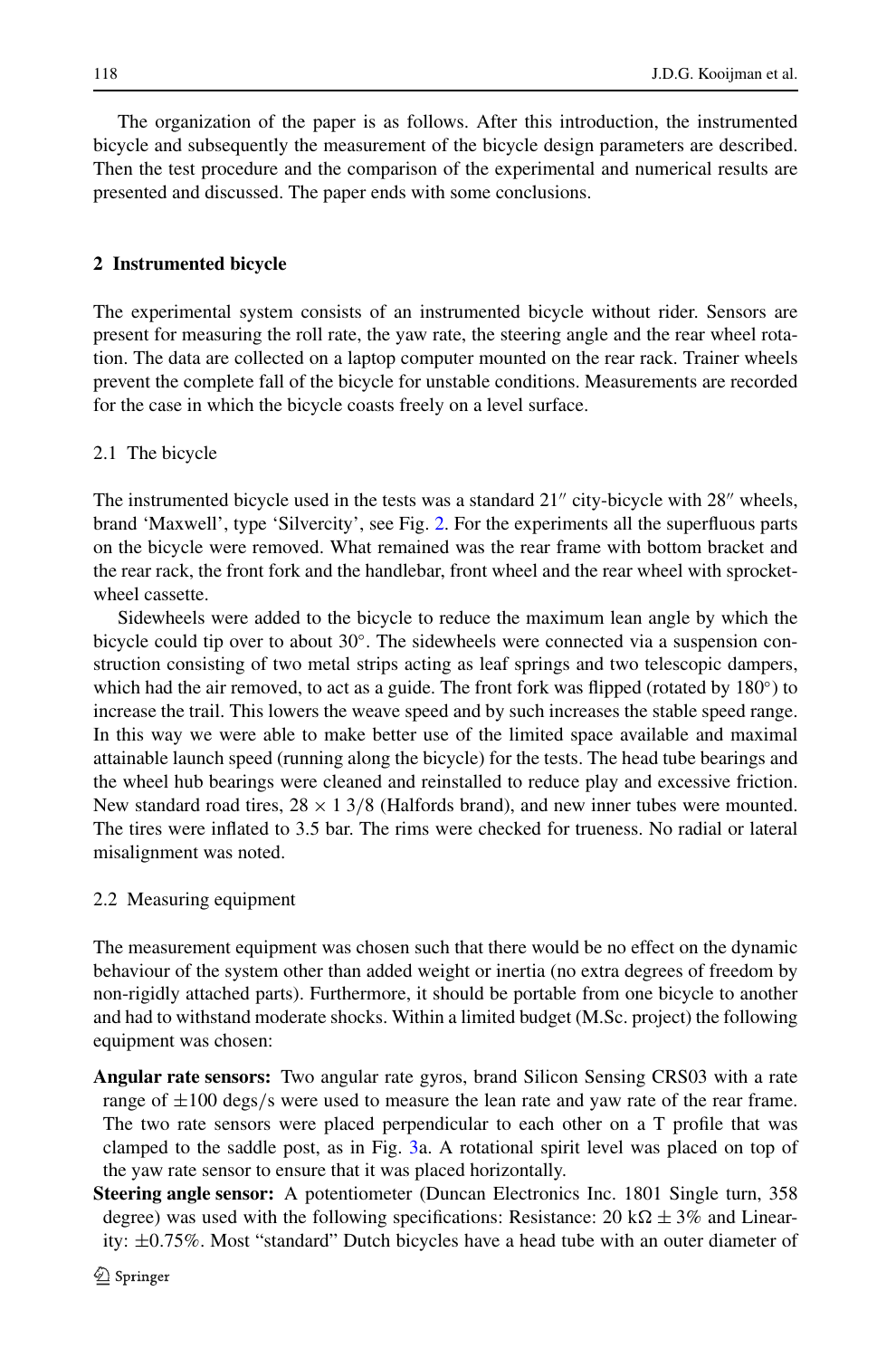<span id="page-4-0"></span>

**Fig. 3** Close-ups of the mounted instruments of the instrumented bicycle from Fig. [2:](#page-2-0) **a** two angular rate sensors, spirit level, speedometer display, battery pack and USB data acquisition unit, **b** steering angle potentiometer, **c** forward speed sensor which consists of a 10 magnet ring (black) and pick-up

34 mm. Therefore, a bracket with two vertically mounted steel L shaped rods connected to an aluminium U-profile kept the potentiometer in position, as in Fig. 3b. The rods also restricted the maximum angle that the front frame could make with respect to the rear to about 30◦, reducing the chance that the bicycle could flip over. Minimal play was achieved between the potentiometer and the front frame by directly connecting the sensor to the steering axis via a flexible coupling that compensated for a small misalignment of the steering axis with the sensor axis. A transmission was thus avoided. A drawback to this method was that the output range of the signal was small.

- **Forward speed sensor:** Forward speed was measured by means of a standard speedometer (Avocet Altimeter 50). This unit uses a magnetic ring with 10 north/south poles and a pick-up. The magnetic ring was mounted on the rear wheel (forward speed is defined as  $v = -\dot{\theta}_r R_{rw}$ ) and the pick-up was connected to one of the analogue channels of the USB data acquisition unit, as in Fig. 3c. The speedometer was placed on an aluminium shaft that was connected to the saddle clamp. With the speedometer in this position the speed values shown on its screen were clearly legible when running behind and alongside the bicycle. However, the refresh rate of the computer was too slow and full attention of the launcher was usually needed to launch the bicycle in a proper manner.
- **Data acquisition unit:** A Universal Standard Bus (USB) connected data acquisition unit (National Instruments NI-USB-6009) was used. This unit has eight 14-bit analogue input channels, 12 digital I/O lines, two analogue outputs and one counter. Only the analogue inputs were used. The data acquisition unit was bolted to the rear carrier as in Fig. 3a.
- **Laptop:** For data collection a laptop was used (ACER 340 Travelmate with a Sitecom USB 2.0 PCMCIA card installed). The laptop was placed on the rear carrier, reducing the dynamic stability of the bicycle [[14](#page-17-0)], but the fixation was easily achieved whilst remaining compatible for other bicycles. The laptop was placed in a steel frame with padding that was mechanically bolted to the rear carrier such that the centre of mass of the laptop and steel frame was over the bicycle symmetry plane. The laptop was kept in the frame by two Velcro straps.
- **Battery pack:** The DC power supply for the rate gyros was a battery pack (BMI NI-CD 4.8V 2100 mAh) cable-tied to the rear frame as in Fig. 3a.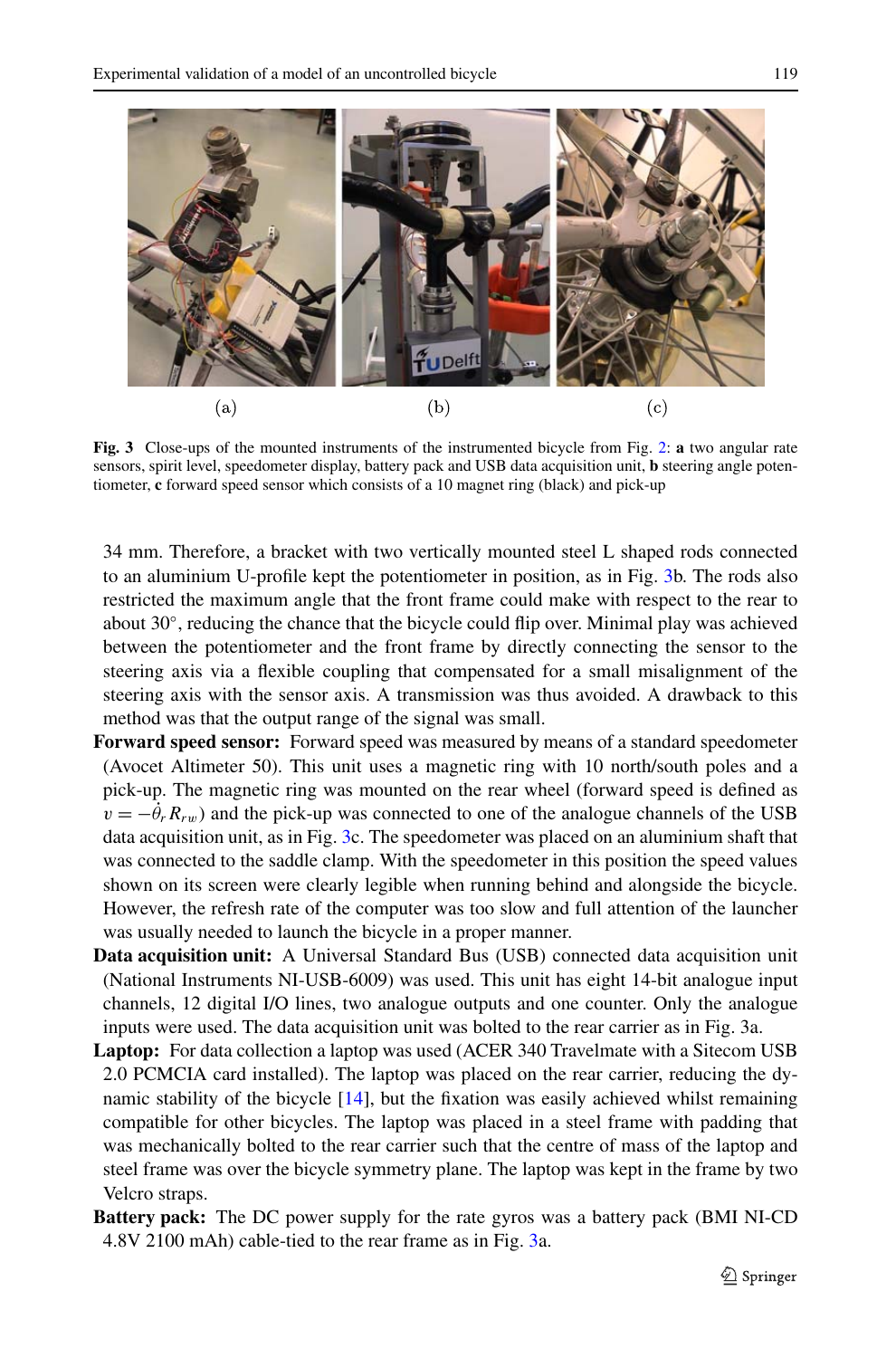| Parameter                 | Symbol                                                                                       | Value for instrumented bicycle                                                                             |
|---------------------------|----------------------------------------------------------------------------------------------|------------------------------------------------------------------------------------------------------------|
| Wheel base                | $\boldsymbol{w}$                                                                             | $1.010 \text{ m}$                                                                                          |
| Trail                     | t                                                                                            | $0.190 \text{ m}$                                                                                          |
| Head angle                | $\alpha$                                                                                     | $69^\circ$                                                                                                 |
| Gravity                   | g                                                                                            | 9.81 N/kg                                                                                                  |
| Forward speed             | $\upsilon$                                                                                   | variable m/s                                                                                               |
| Rear wheel                |                                                                                              |                                                                                                            |
| Radius                    | $R_{\mu\nu}$                                                                                 | $0.3500 \text{ m}$                                                                                         |
| Mass                      | $m_{rw}$                                                                                     | $2.56$ kg                                                                                                  |
| Mass moment of inertia    | $(A_{xx}, A_{yy}, A_{zz})$                                                                   | $(0.078, 0.156, 0.078)$ kg m <sup>2</sup>                                                                  |
| Rear frame                |                                                                                              |                                                                                                            |
| Position centre of mass   | $(x_{rf}, y_{rf}, z_{rf})$                                                                   | $(0.320, 0, -0.627)$ m                                                                                     |
| Mass                      | $m_{rf}$                                                                                     | $12.06 \text{ kg}$                                                                                         |
| Mass moment of inertia    | $\begin{bmatrix} B_{XX} & 0 & B_{XZ} \\ 0 & B_{yy} & 0 \\ B_{xz} & 0 & B_{zz} \end{bmatrix}$ | $\begin{bmatrix} 0.8155 & 0 & 0.0327 \\ 0 & 1.2 & 0 \\ 0.0327 & 0 & 1.0825 \end{bmatrix} \text{ kg m}^2$   |
| <b><i>Eront frame</i></b> |                                                                                              |                                                                                                            |
| Position centre of mass   | $(x_{ff}, y_{ff}, z_{ff})$                                                                   | $(0.907, 0, -0.800)$ m                                                                                     |
| Mass                      | $m_{ff}$                                                                                     | $2.54$ kg                                                                                                  |
| Mass moment of inertia    | $\begin{bmatrix} C_{xx} & 0 & C_{xz} \\ 0 & C_{yy} & 0 \\ C_{yz} & 0 & C_{zz} \end{bmatrix}$ | $\begin{bmatrix} 0.0860 & 0 & -0.0311 \\ 0 & 0.1 & 0 \\ -0.0311 & 0 & 0.0169 \end{bmatrix} \text{ kg m}^2$ |
| <b>Front</b> wheel        |                                                                                              |                                                                                                            |
| Radius                    | $R_{fw}$                                                                                     | 0.3485 m                                                                                                   |
| <b>Mass</b>               | $m_f$                                                                                        | $2.05$ kg                                                                                                  |
| Mass moment of inertia    | $(D_{xx}, D_{yy}, D_{zz})$                                                                   | $(0.081, 0.162, 0.081)$ kg m <sup>2</sup>                                                                  |

<span id="page-5-0"></span>**Table 1** Design parameters for the bicycle model from Fig. [1](#page-1-0) together with measured values for the instrumented bicycle from Fig. [2](#page-2-0)

Subscripts used are:  $rw$  for the rear wheel,  $rf$  for the rear frame,  $ff$  for the front frame,  $fw$  for the front wheel,  $x, y$ , and  $z$  are the directions along the global  $xyz$ -axes with the origin  $O$  at the rear contact point. Centre of mass locations for the individual parts are expressed with respect to the origin *O*, whereas mass moments of inertia are about the centres of mass and use axes that are initially aligned with the global *xyz*axes

## **3 Measuring the bicycle design parameters**

In order to predict the dynamic behaviour of the instrumented bicycle by means of the linearized equations of motion of the bicycle model (see [Appendix](#page-14-0)), all 25 bicycle design parameters had to be measured. These measured values are presented in Table 1. The bicycle was measured with all the measurement equipment installed, including the laptop and sidewheels. The bicycle parameters can be divided into two groups, geometrical properties and mass properties.

## 3.1 Geometrical properties

The geometrical parameters shown schematically in Fig. [1](#page-1-0) were measured as follows.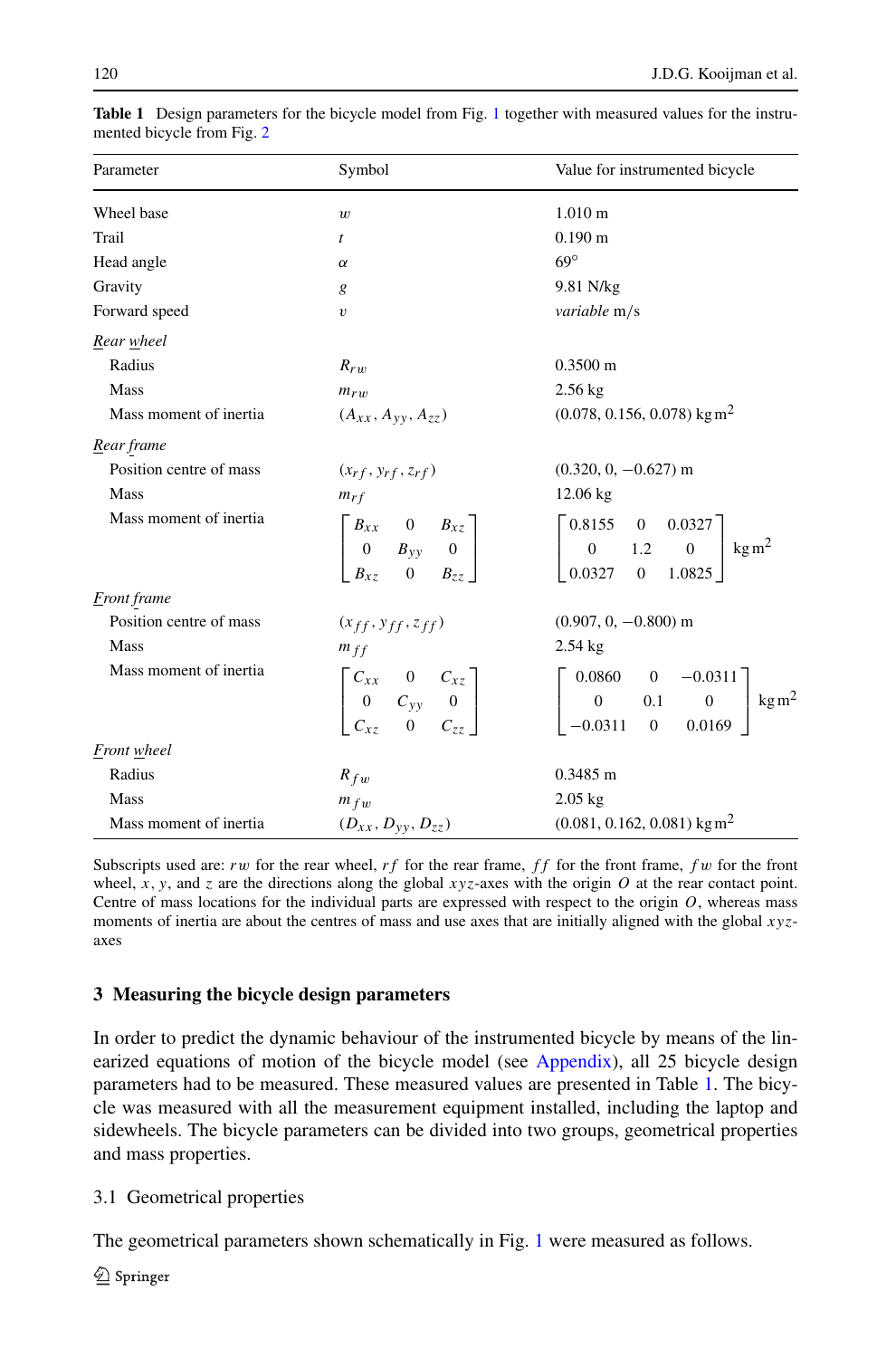- **Wheelbase:** The distance from the centre of the front contact patch to the centre of the rear contact patch measured on level ground whilst the front fork was aligned with the rear frame.
- **Head angle:** Measured on level ground with the bicycle vertical by placing a protractor with integrated spirit level against the front of the head tube.
- **Trail:** On level ground with the bicycle vertical and with the front fork facing forwards. By extending the head tube by means of a plate and rod. The trail was then determined by measuring the distance parallel to the *x*-axis of the bicycle between the contact point of the front wheel and the intersection of the head tube with the ground.
- **Wheel radius:** This was determined by measuring the distance covered by the bicycle, when the wheel that was being measured travelled nine full rotations along a straight line on a level floor, where the tires were inflated to 3.5 bar. Nine rotations were used as this was the maximum amount that could be measured with a 30 m long measuring tape. The measured distance was then divided by  $18\pi$  to get the effective rolling radius.

#### 3.2 Mass properties

The numerical model requires the mass and inertia properties of the four separate parts: rear wheel, rear frame assembly, front handlebar assembly, and front wheel. For each part the mass, the location of its centre of mass and the mass moments of inertia with respect to axes through the centre of mass and parallel to the global *xyz*-axes in the reference position (see Fig. [1\)](#page-1-0) had to be found.

The mass of the parts was easily measured on a set of scales to an accuracy of  $\pm 0.01$  kg. Determining the mass moments of inertia of the parts turned out to be more difficult.

Given the simple geometry of the four bicycle parts, one would think it would be easy to calculate the mass moments of inertia from a measured geometry model. However, serious problems were encountered:

- 1. All the measuring equipment, their brackets and the sidewheel construction had to be modelled. Since none of the sensors or the computer have constant densities, assigning the correct mass moments of inertia to them without actually measuring them is almost impossible.
- 2. The wall thickness of most of the tubes was not known. Thus without drilling a hole in most of the tubes these could not be measured. It was also unknown if the wall thickness was constant in each tube.
- 3. Most of the tubes of the front and rear frame do not have a constant cross-section, increasing the complexity of the model.

Thus it was decided that the mass moment of inertia parameters of the instrumented bicycle would be measured instead. To this end, a torsional pendulum was constructed.

#### *3.2.1 Measuring the mass moments of inertia*

The mass moments of inertia of the four individual parts were measured by means of a torsional pendulum, as shown in Fig. [4.](#page-7-0) The torsional pendulum was made of a slender steel rod, 1 m long and 5 mm diameter, that was clamped vertically at the upper end. The lower end of the rod was connected by a stiff coupling to the bicycle part to be measured. The torsion rod was clamped over a length of 4 cm at both ends leaving a free length of 92 cm.

The bicycle part was clamped such that its centre of mass was aligned with the rotational axis of the rod. This ensured that measurement was made about a centre of mass axis of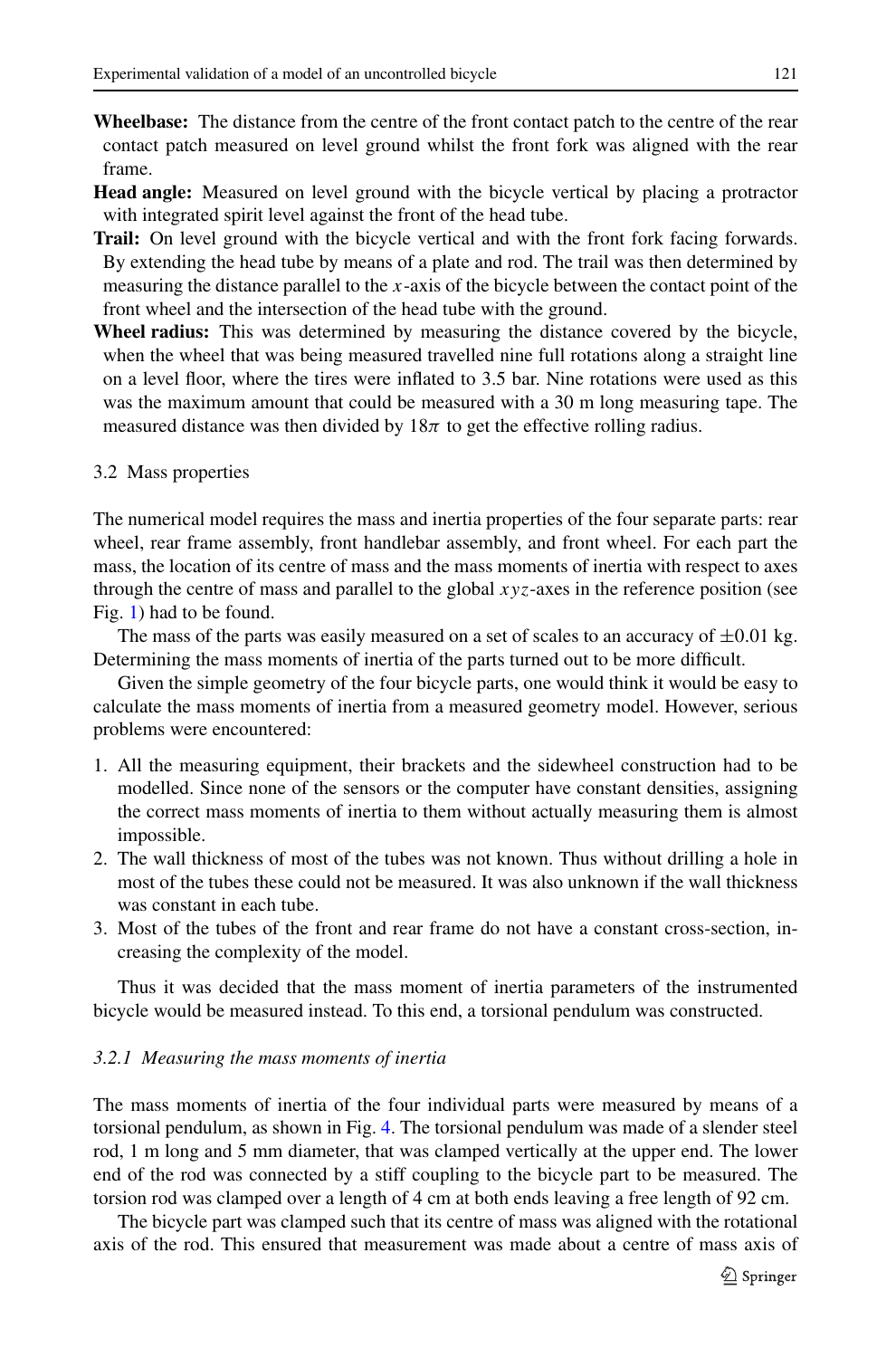

<span id="page-7-0"></span>**Fig. 4** Torsional pendulum with rear frame clamped in the bracket. The centre of mass of the rear frame is aligned with the vertical axis of the torsional rod

the part and that there was no bending moment in the rod that could disturb the angular oscillation of the system.

The bicycle part was then manually set into an angular oscillation about the vertical axis and the time period of the oscillation was measured. The part was given only a small initial rotation to ensure elastic material behaviour in the rod.

The equation of motion for the torsional pendulum is given by

$$
I_M \ddot{\theta} + \left[\frac{GI_P}{l}\right] \theta = 0,\tag{1}
$$

where  $I_M$  is the mass moment of inertia of the part about the vertical axis,  $\ddot{\theta}$  the angular acceleration of the lower end of the rod, *l* is the length of the rod, *G* the shear modulus of elasticity of the rod material (steel was used) and  $I<sub>P</sub>$  the polar area moment of inertia of the cross-section of the rod. The mass moment of inertia of the clamp that held the bicycle part was very small compared with that of the bicycle part, and its contribution was neglected. Therefore the mass moment of inertia of the measured part along the vertical axis could be calculated as

$$
I_M = \left(\frac{T}{2\pi}\right)^2 \left[\frac{GI_P}{l}\right],\tag{2}
$$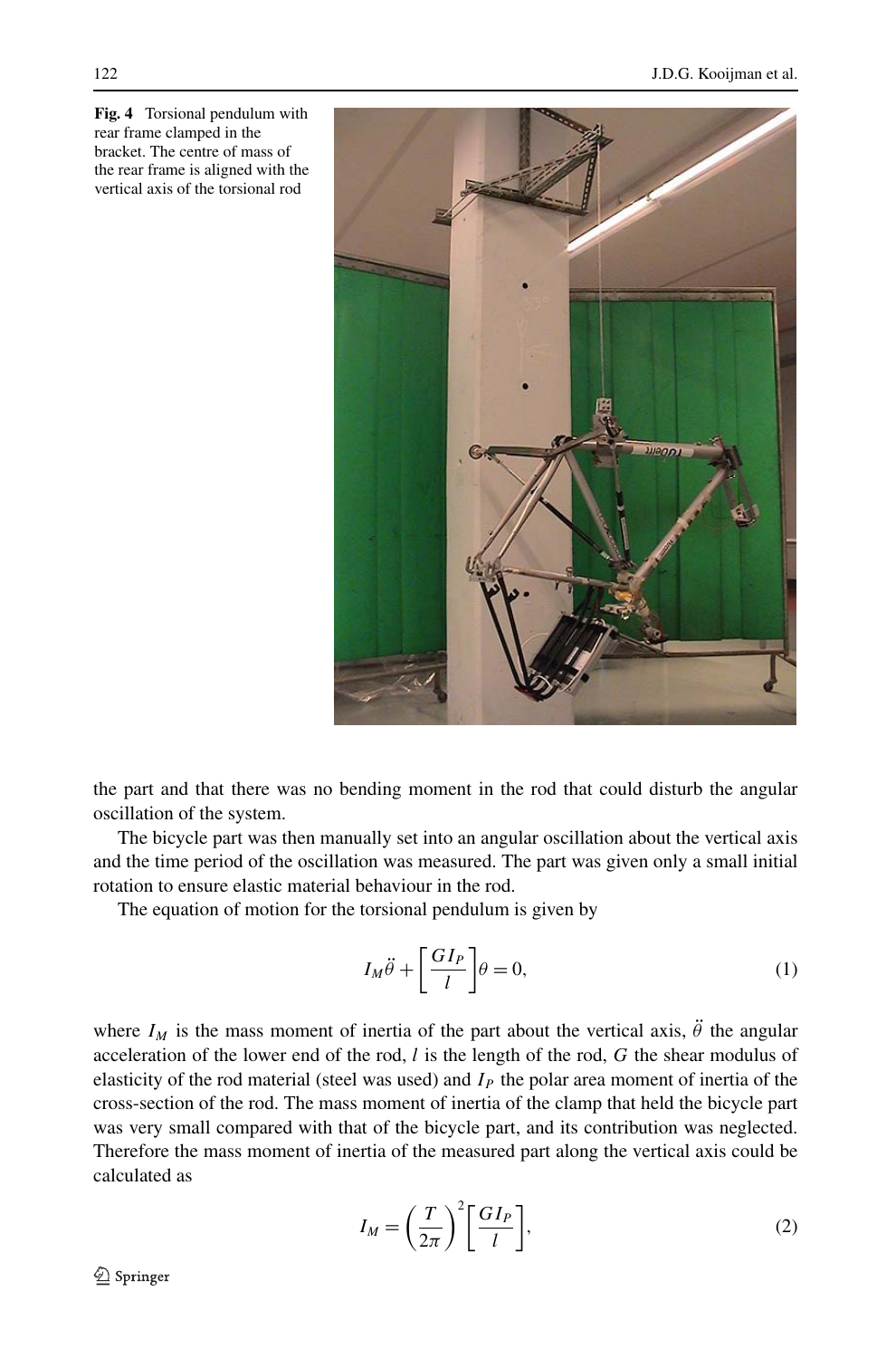<span id="page-8-0"></span>where *T* is the time period for one oscillation. Actually, the torsional stiffness  $GI_P/l$  was not calculated but measured by a torsional vibration experiment with a known object (a horizontal slender rod was used), which ensured more accurate results.

Under the assumption that all parts have a vertical symmetry plane  $(xz)$  the mass moment of inertia matrix expressed in the body fixed *xyz*-axes at the centre of mass takes the following form

$$
\mathbf{I} = \begin{bmatrix} I_{xx} & 0 & I_{xz} \\ 0 & I_{yy} & 0 \\ I_{xz} & 0 & I_{zz} \end{bmatrix} . \tag{3}
$$

Therefore only four out of the six mass moment of inertia terms of the  $3 \times 3$  symmetric inertia matrix had to be determined. Moreover, since the pitch motion is not present in the linearized model of the upright bicycle there was no need to measure the mass moment of inertia along this pitch axis,  $I_{yy}$ , and an educated guess was made. This reduced the necessary number of measurements to three.

For the rear frame assembly (all measurement equipment installed) the experiment was carried out on the three main frame tubes of the rear frame: the sloping lower tube, the top tube and the seat tube. For the front frame the experiment was carried out with the clamp on the head tube about the pitch and roll axes and about the handlebar for the yaw axis. Figure [4](#page-7-0) shows the rear frame, with the saddle tube held in the clamp.

The measurement of the wheel inertia was done in two separate tests. The first was carried out using the torsional pendulum to measure the mass moment of inertia about the wheel's global *x*- and *z*-axis (identical). The second test was to determine the mass moment of inertia about the rotation axis,  $I_{yy}$ . In a compound pendulum experiment the wheel was hung from a horizontally placed nail and given a small offset to bring the wheel into an oscillation and the time was measured. Then, with the known total mass and distance to the centre of mass, the mass moment of inertia about the axle axis could be calculated using the parallel axis theorem. Note that in this way the mass moment of inertia was overestimated a little, because of the small non-rotating parts at the hub.

The wheels were weighed as one complete unit even though in the linearized dynamic model the wheels are modelled as only the rotating part of the wheel. The inaccuracy for the model was considered negligible because the masses of the non-rotating parts at the hub are small.

#### 3.3 Processing of the mass moments of inertia

In order to be able to calculate the mass moments of inertia in the global axes about the centre of mass for the different parts, the mass moment of inertia tensors had to be rotated. To do this the angle under which the frame had been hung had to be calculated. Photographs were taken with the camera held horizontally, perpendicular to the frame. Each photograph was taken in the same position and the same distance from the part for each of the experiments. Then together with the information that the top tube has a  $5°$  slope relative to the global *x*-axis when the bicycle is on level ground, the angle under which the frame was hung in each case relative to the global *x*-axis was calculated.

Next the position of the centre of mass was found. Using the same photographs and placing them on top of one another and extending the torsion rods the location of the centre of mass was found. The location of the centre of mass of the part as found in the photograph was then transformed to the global coordinates by measuring tube lengths in the photographs, comparing them with the actual lengths and calculating the scale factor.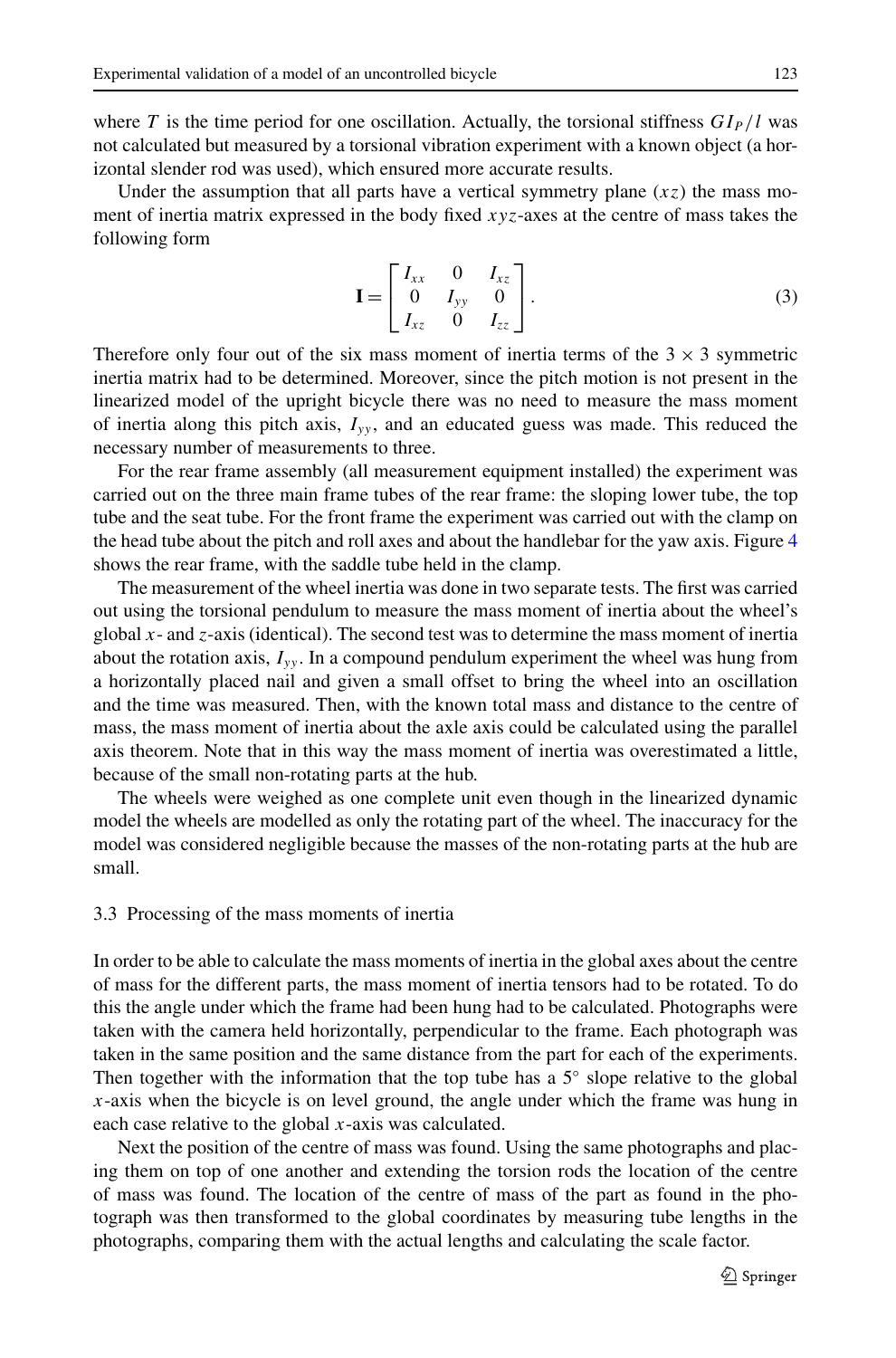For the rear frame assembly, three measurements,  $I_i$ , about three different axes,  $\mathbf{e}_i$ , in the *xz*-plane were made. The three unknown terms,  $I_{xx}$ ,  $I_{xz}$ , and  $I_{zz}$ , from the mass moment of inertia matrix  $(3)$  $(3)$  $(3)$  were then solved from the set of linear equations

$$
\mathbf{e}_i^T \mathbf{I} \mathbf{e}_i = I_i, \quad i = 1, 2, 3. \tag{4}
$$

The front fork and handlebar assembly was measured in the same manner, where it should be noted that the mass moment of inertia about the steering axis was small in comparison with the other entries in the inertia matrix and should have been measured with a more compliant torsion bar.

## 3.4 Measured design parameters and linearized equations of motion

The measured mass moments of inertia and centres of mass of all parts together with the other measured bicycle parameters are presented in Table [1](#page-5-0). From these measured para-meters the coefficient matrices of the linearized equations of motion from the [Appendix](#page-14-0), ([31](#page-15-0)[–34\)](#page-16-0), are calculated as:

$$
\mathbf{M} = \begin{bmatrix} 7.98981, 0.89569 \\ 0.89569, 0.29857 \end{bmatrix}, \qquad \qquad \mathbf{C_1} = \begin{bmatrix} 0, & 7.17025 \\ -0.59389, 1.32610 \end{bmatrix},
$$
\n
$$
\mathbf{K_0} = \begin{bmatrix} -109.91168, -13.45745 \\ -13.45745, & -4.82272 \end{bmatrix}, \qquad \qquad \mathbf{K_2} = \begin{bmatrix} 0, & 11.19798 \\ 0, & 1.42200 \end{bmatrix}.
$$
\n(5)

Then, with these coefficient matrices the characteristic equation,

$$
\det(\mathbf{M}\lambda^2 + v\mathbf{C}_1\lambda + \mathbf{K}_0 + v^2\mathbf{K}_2) = 0,\tag{6}
$$

can be formed and the eigenvalues,  $\lambda$ , can be calculated. These calculated eigenvalues, in the forward speed range of  $0 \le v \le 9$  m/s, are presented by the continuous lines in Fig. [7](#page-13-0). In principle there are up to four eigenmodes, where oscillatory eigenmodes come in pairs. Two are significant and are traditionally called the *capsize mode* and *weave mode*. The capsize mode corresponds to a real eigenvalue with eigenvector dominated by lean: when unstable, the bicycle just falls over like a capsizing ship. The weave mode is an oscillatory motion in which the bicycle sways about the headed direction. The third remaining eigenmode is the overall stable *castering mode* which corresponds to a large negative real eigenvalue with eigenvector dominated by steering.

#### **4 Experimental procedure and results**

Measurements were recorded for the case in which the bicycle coasted freely on a level surface. From these measured data eigenvalues were extracted by means of curve fitting. These eigenvalues were then compared with the results from the linearized equations of motion of the model. As a result, the model appeared to be fairly accurate for the low-speed low-frequency behaviour.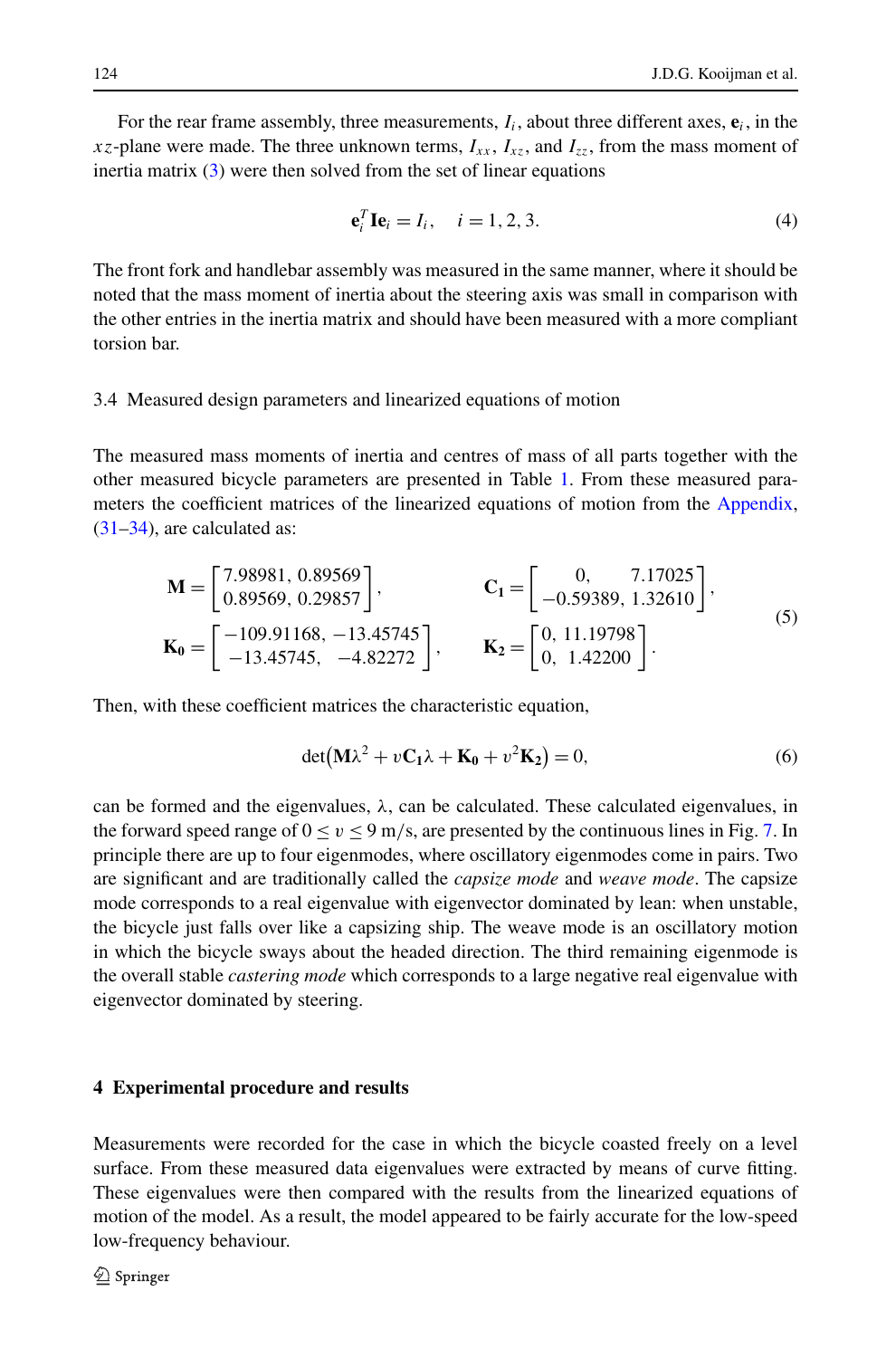#### 4.1 Expected motions

Looking at the eigenvalue plot in Fig. [7,](#page-13-0) the following bicycle motions during the experiments can be expected. At low speed the motion of the free-coasting laterally-perturbed bicycle will be dominated by the unstable weave motion. Both the capsize and the castering mode are very stable here and any initial transient will quickly die out. The time frame for measurement will be short due to the unstable nature of the weave motion. Then in the stable speed range, again the motion will be dominated by the oscillatory weave motion. The moderately stable/unstable capsize motion will only give a small offset in the lean rate. Here, the measurement window will be large since the motion is oscillatory stable.

#### 4.2 Test procedure

The experiments were carried out in the university sports hall. The  $42 \times 25$  m sports hall had a dry, level floor with a rubbery surface layer as can be found in any modern sports hall.

A total of 76 runs were carried out. Each run consisted of three segments. In the first segment the bicycle was brought up to speed and during high speed runs the bicycle was then laterally perturbed by hitting the rear frame. In the second segment the bicycle was allowed to coast freely and in third segment the bicycle was brought back to a standstill.

A restriction on the spread of the measurements was the top speed of the person propelling the bicycle along as the person not only had to be able to accelerate the bicycle in as short a distance as possible but also had to be able to run alongside the bicycle and bring it back to a standstill before it collided with the wall.

To measure the dynamic response of the bicycle at the different speeds and to calculate the corresponding motion eigenvalues the bicycle had to show some lateral dynamics. At speeds below the stable speed range no external excitation was required. Due to small imperfect or non-perfect initial conditions, the bicycle always started to weave about its general heading and this motion was measured. Moreover, the small asymmetry caused the bicycle to lean to the right when released, which thereby ended up rolling in a large circle rather than a straight line.

For runs in the stable speed range, the bicycle set itself in an upright position and showed no dynamic behaviour unless it was given a lateral excitation. This excitation was accomplished by applying a lateral impulse to the bicycle by simply hitting the bicycle's rear frame by hand in the lateral direction at approximately the insertion of the saddle pillar with the down tube.

Two runs were carried out to determine the zero speed inverted pendulum eigenvalue. Eight runs were carried out at low speed (around 2 m*/*s), and the majority of the tests (56) were carried out in the transition region from unstable weave to stable weave motion (3.5– 5 m*/*s). Ten tests were carried out at higher speeds up to about 6 m*/*s. At forward speeds of less than 2 m*/*s the bicycle was very unstable, giving only a very short time window for measurements.

## 4.3 Stored data

The frequency of the weave of motion is low, at the order of 1 Hz (see Fig. [7\)](#page-13-0) and therefore only a low sample rate was needed here. However, the measurement of the forward speed by means of the 10-magnet ring needed a higher sampling rate. The first tests were measured with a 100 Hz sample frequency. Later the sample frequency was set to 400 Hz to ensure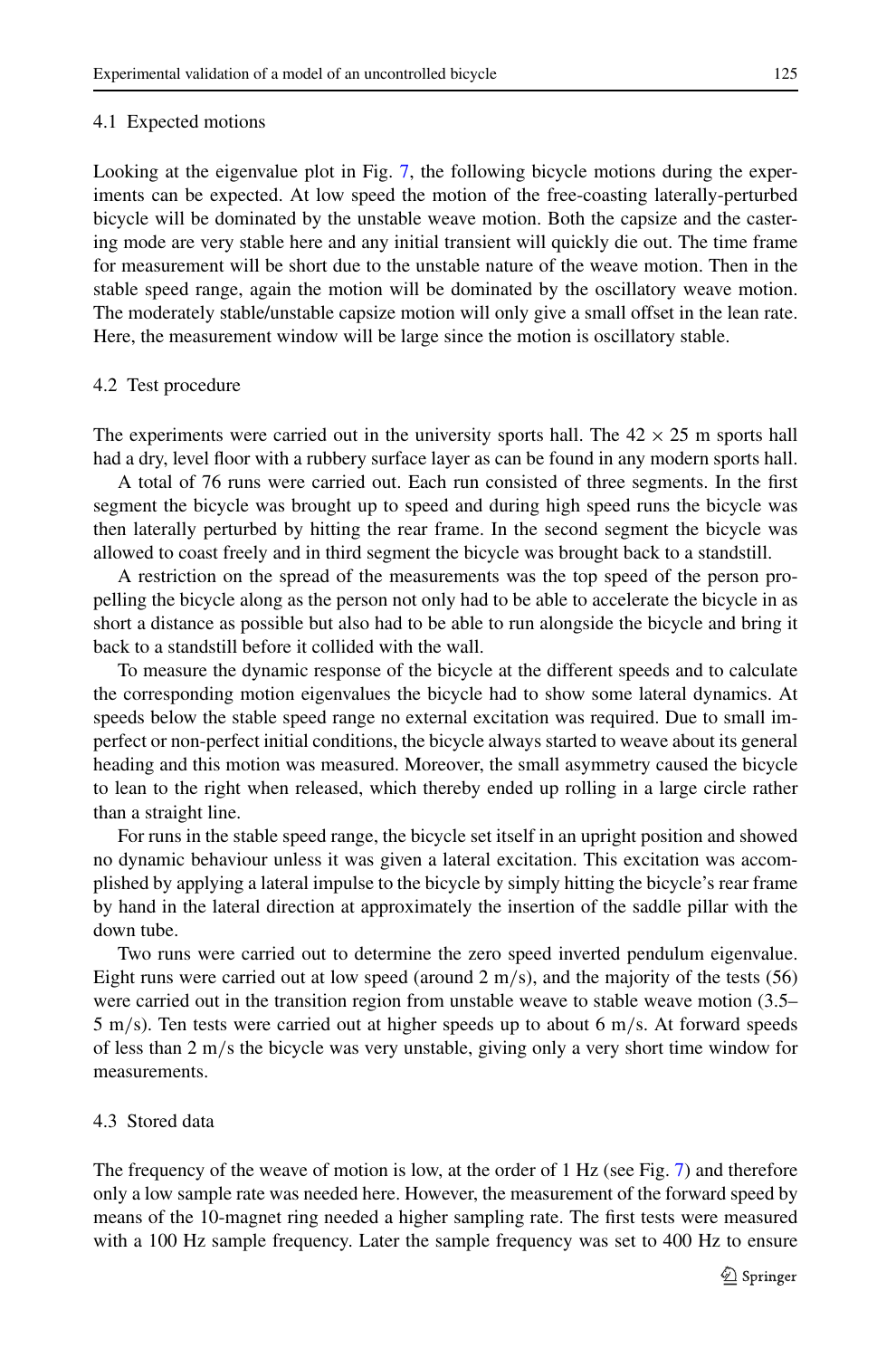<span id="page-11-0"></span>no aliasing in the speed signal would take place when testing at a higher speed. Unfortunately, higher sampling frequencies gave a very erratic signal at the recorder steering angle potentiometer signal. The recorded data for each run were stored in a text file.

Every run was recorded on video, too. An example of such a recording can be found at [\[19\]](#page-17-0). This turned out to be essential for the processing of the run data and helped to identify nonstandard measurements, the quality of the launch, etc. It was thus possible to compare the recorded data afterwards with the video images and to extract the relevant data for the calculation of the eigenvalues from each file.

#### 4.4 Data analysis

For each run the raw data were transferred to Matlab and first inspected visually. A plot of the raw data for run 52 is shown in Fig. 5. In the figure the signals from top to bottom are: battery voltage, steering angle, lean rate, yaw rate, and speedometer. These graphs were used together with the videos of the runs to locate the time window in which the bicycle coasted freely for each run. Once this window was manually located, a curve fit of the time histories of the eigenmotions was performed on the lean rate data to extract the measured eigenvalues as shown in Fig. [6.](#page-12-0) Above a forward speed of 0.1 m*/*s there is in principle a sum of three eigenmodes to be fitted: the castering mode, the capsize mode and the oscillatory weave mode, as shown in Fig. [7.](#page-13-0) The castering mode is highly damped and will vanish quickly from the transient signal. The capsize mode is also reasonably damped below the weave speed and is mildly unstable above the weave speed, resulting here in a small and slow lean rate offset. Therefore only an exponentially damped or growing oscillatory weave motion



**Fig. 5** The raw measured data from run 52. The signals from top to bottom are: battery voltage, steering angle, lean rate, yaw rate, and speedometer. The forward speed is around 5 m*/*s, which is clearly within the stable speed range (see Fig. [7](#page-13-0)). Note the three different motion regimes: speed-up, coasting, and return to base

 $\mathcal{D}$  Springer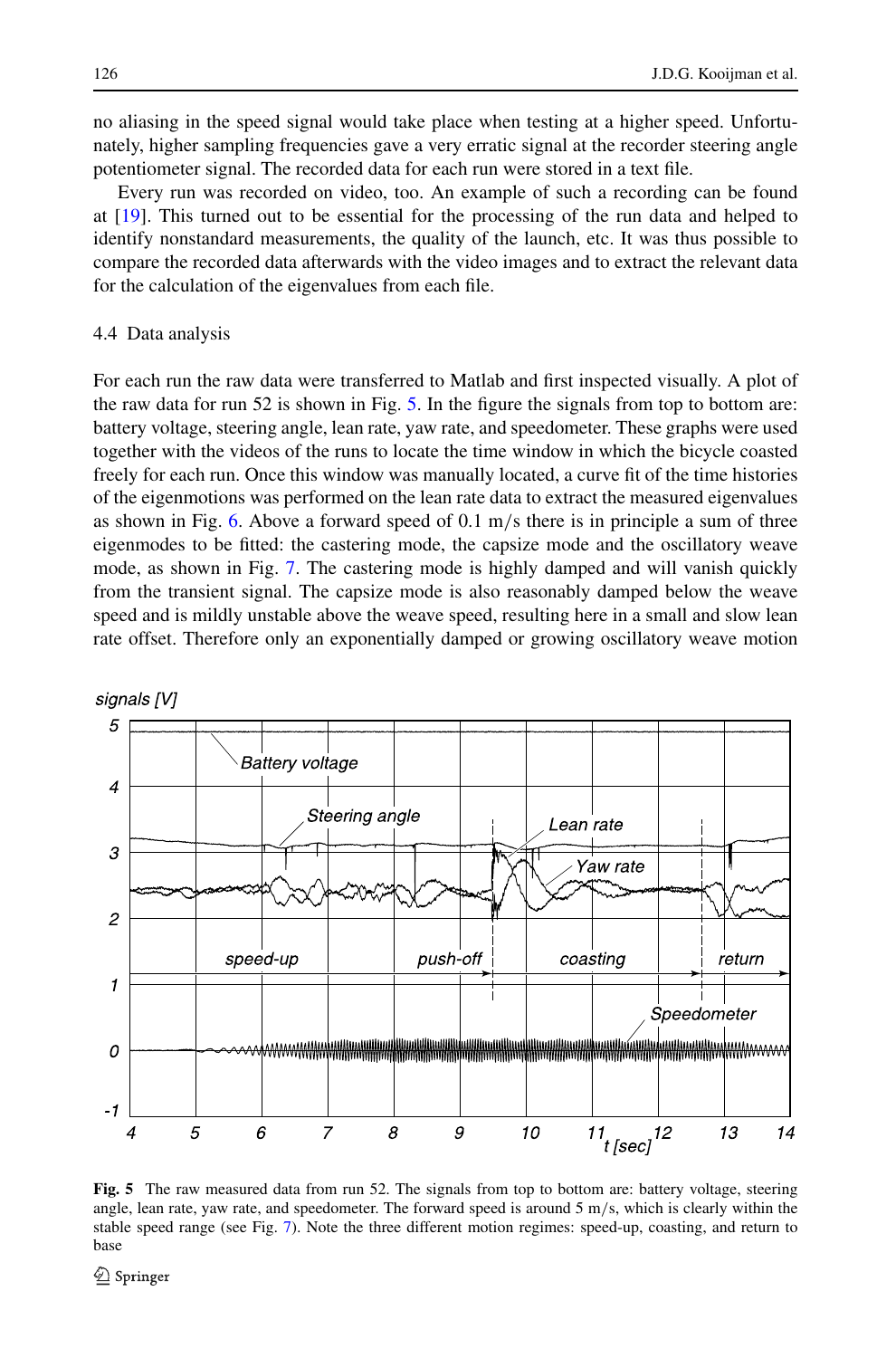<span id="page-12-0"></span>

**Fig. 6** Least-squares curve fit of the oscillatory stable lean rate time history (*solid smooth curve*) to the measured lean rate (*ragged line*) for run 52, together with the measured forward speed (*staircase line*) and linear regression of the forward speed (*dashed line*). Note the slight decrease in forward speed (from 5.4 to 4.8 m/s) during the measurement. The extracted weave eigenvalue within the time window of  $9.9 \le t \le 12.5$  s is *λ*weave = −1*.*16 ± 5*.*44i 1*/*s

was fitted to the data. The function to be fitted on the measured lean rate was taken as

$$
\dot{\phi} = c_1 + e^{dt} \big[ c_2 \cos(\omega t) + c_3 \sin(\omega t) \big],\tag{7}
$$

with the weave frequency  $\omega = \text{Im}(\lambda_{\text{weave}})$ , the weave damping  $d = \text{Re}(\lambda_{\text{weave}})$  and the three constants  $c_1$  for the offset,  $c_2$  for the cosine amplitude, and  $c_3$  for the sine amplitude. Since the weave frequency and damping appear in a non-linear way in the function, a non-linear least-squares fitting method was used (Matlab's fminsearch) to extract the eigenvalues.

The speedometer signal (see Fig. [5](#page-11-0)) was an oscillatory signal with a frequency of ten times the rear wheel rotation frequency. The signal was converted to a forward speed by counting the time between successive zero crossings. As each crossing represents a 1*/*20th of a complete rear wheel rotation, an average speed for that portion could be calculated; this is the staircase line in Fig. 6. As the forward speed during the coasting section of the measurements slowly decreased due to air resistance and rolling resistance, a speed range was assigned to the calculated  $\lambda$ 's instead of one specific speed. This speed range was calculated by looking at the linear regression of the speed for the chosen time window, see Fig. 6.

At zero speed two measurement were made. Since the bicycle just falls over in an inverted pendulum manner, only an exponential growing solution was fitted to the lean rate data and only one eigenvalue was extracted. Finally, in Fig. [7](#page-13-0) the measured eigenvalues for all runs were plotted on top of the calculated eigenvalues, with horizontal bars used to indicate the forward speed variation during the measurements.

#### 4.5 Discussion

At speeds above 3 m*/*s, the predicted weave frequency and damping by the model were forecasted accurately. The transition from the unstable to the stable region around the weave speed is accurately described by the model.

In the unstable speed region, below 3 m*/*s, it turned out to be very difficult to measure the motion of the bicycle. The time window for measurement was very short compared with the time period of the weave motion. Therefore, trying to fit only a part of a harmonic function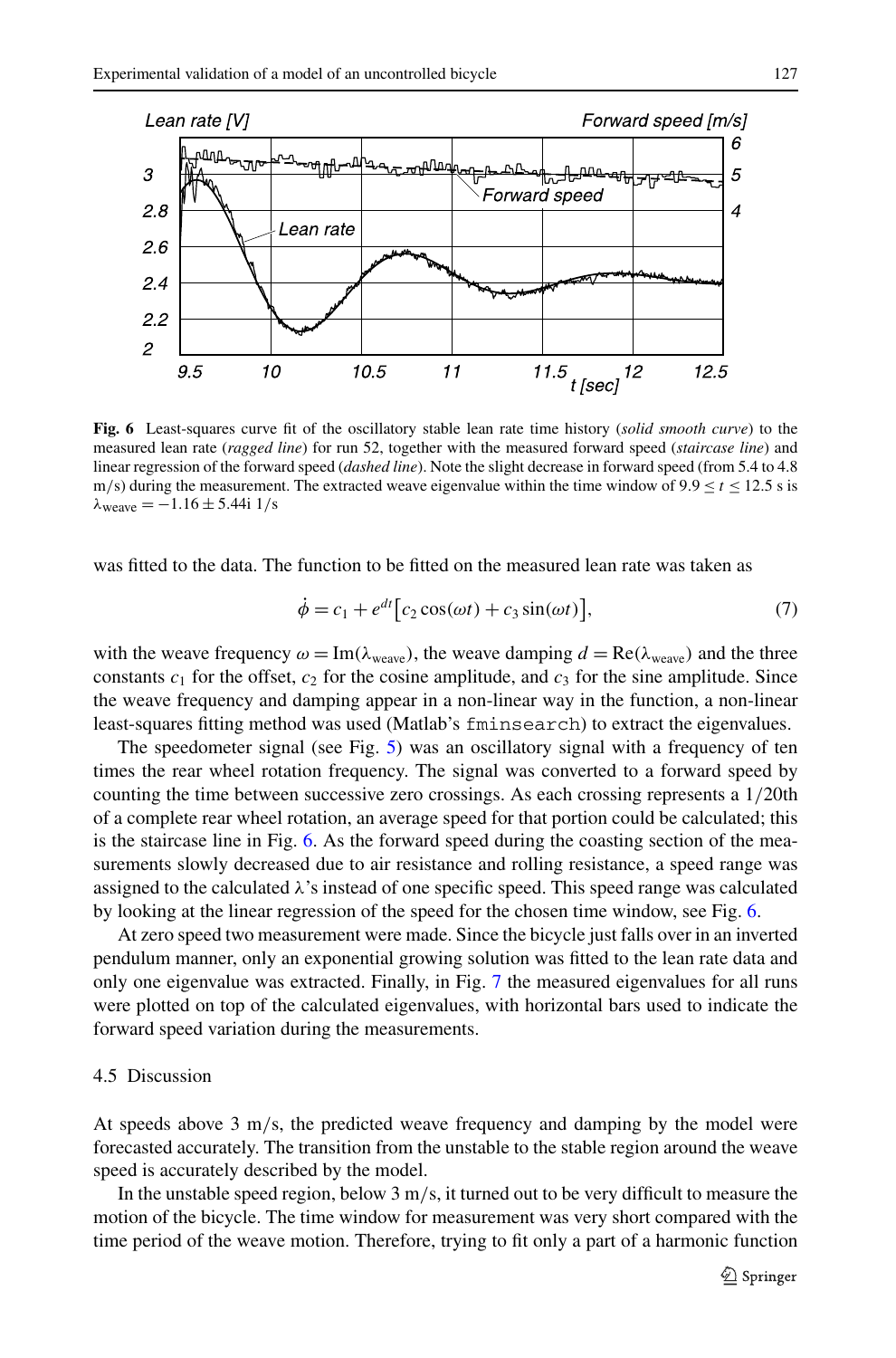

<span id="page-13-0"></span> $Re(\lambda)$  [1/s],  $Im(\lambda)$  [1/s] Measured  $\lambda$  [1/s]

**Fig. 7** Measured eigenvalues *λ* (*horizontal bars*) and calculated eigenvalues *λ* (*continuous lines*) for the instrumented bicycle from Figs. [1](#page-5-0) and [2](#page-2-0), and Table 1, in the forward speed range of  $0 \le v \le 9$  m/s. For the measured values only the weave motion is considered. The lengths of *the horizontal bars* indicate the forward speed range during the measurement. For the calculated values *the solid lines* correspond to the real part of the eigenvalues and *the dashed line* corresponds to the imaginary part of the eigenvalues. The zero crossings of the real part of the eigenvalues are for the weave motion at the weave speed  $v_{\text{weave}} \approx 4.0 \text{ m/s}$  and for the capsize motion at capsize speed  $v_{\text{cansize}} \approx 7.9 \text{ m/s}$ . The speed range for the asymptotic stability of the instrumented bicycle is  $v_{\text{weave}} < v < v_{\text{capsize}}$ 

to the measured data turned out to be very difficult and the results showed considerable spread.

The yaw rate signal was of the same quality as the lean rate signal, but the steering angle signal turned out to be too small and too erratic to use.

## **5 Conclusions**

The experimental results show a fairly good agreement with the results obtained by a linearized analysis on a three-degree-of-freedom dynamic model of an uncontrolled bicycle. This shows that the tire compliance, tire slip, and frame and fork compliance are not important for the lateral dynamics of the bicycle in the forward speed range of 0 to 6 m*/*s. The same result was found from theoretical considerations by Limebeer and Sharp [\[9\]](#page-16-0), which showed that eigenfrequencies and damping ratios in the low-speed range were only slightly influenced by including these effects. For a bicycle with a rider and a normal trail, the relative movements of the rider and the tire properties might prove to have more influence.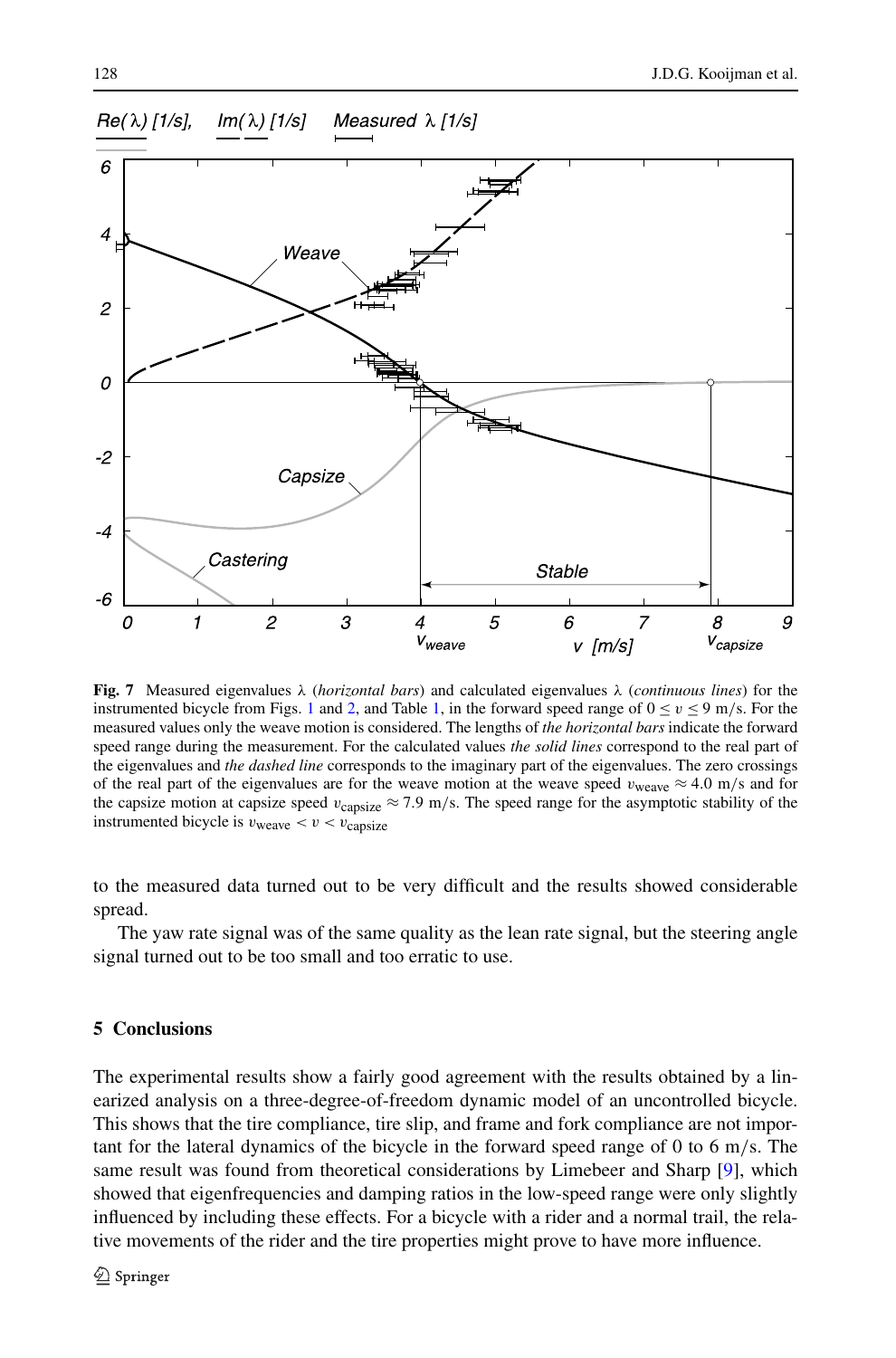<span id="page-14-0"></span>The validated bicycle model can be used, among others, to design a controller for the (mostly) unstable bicycle.

#### **Appendix: Linearized equations of motion**

This appendix gives a summary of the algorithmic interpretation of the linearized equations of motion as presented in [\[17](#page-17-0)].

Consider the bicycle from Fig. [1](#page-1-0) and Table [1](#page-5-0). The linearized equations of motion expressed in terms of small changes in the lateral degrees of freedom being the rear frame roll angle,  $φ$ , and the steering angle,  $δ$ , from the upright straight ahead configuration  $(\phi, \delta) = (0, 0)$ , at a forward speed of  $v = -\dot{\theta}_r R_{rw}$  have the form

$$
\mathbf{M}\ddot{\mathbf{q}} + v\mathbf{C}_1\dot{\mathbf{q}} + \left[\mathbf{K}_0 + v^2\mathbf{K}_2\right]\mathbf{q} = \mathbf{f},\tag{8}
$$

where the time-varying variables are  $\mathbf{q} = [\phi, \delta]^T$  and  $\mathbf{f} = [T_{\phi}, T_{\delta}]^T$ . The coefficients in this equation are: a constant symmetric mass matrix, **M**, a damping-like (there is no real damping) matrix,  $vC_1$ , which is linear in the forward speed  $v$ , and a stiffness matrix which is the sum of a constant symmetric part,  $\mathbf{K}_0$ , and a part,  $v^2 \mathbf{K}_2$ , which is quadratic in the forward speed. The forces on the right-hand side, **f**, are the applied forces which are energetically dual to the degrees of freedom **q**. For the bicycle model the first is  $T_{\phi}$ , the action–reaction roll torque between the fixed space and the rear frame. The second force is  $T_{\delta}$ , the action– reaction steering torque between the rear frame and the front frame about the steering axis. In the case of an uncontrolled bicycle, both of these torques are taken to be zero.

The entries in the constant coefficient matrices  $M$ ,  $C_1$ ,  $K_0$ , and  $K_2$  are defined algorithmically as follows. For the system as a whole, calculate the total mass and the corresponding centre of mass with respect to the origin *O* as

$$
m_t = m_{rw} + m_{rf} + m_{ff} + m_{fw},
$$
\n(9)

$$
x_t = (x_{rf}m_{rf} + x_{ff}m_{ff} + w m_{fw})/m_t, \qquad (10)
$$

$$
z_t = (-R_{rw}m_{rw} + z_{rf}m_{rf} + z_{ff}m_{ff} - R_{fw}m_{fw})/m_t.
$$
 (11)

For the system as a whole, calculate the relevant mass moments and products of inertia at the origin *O* along the global axes as

$$
T_{xx} = A_{xx} + B_{xx} + C_{xx} + D_{xx} + m_{rw}R_{rw}^2 + m_{rf}z_{rf}^2 + m_{ff}z_{ff}^2 + m_{fw}R_{fw}^2, \qquad (12)
$$

$$
T_{xz} = B_{xz} + C_{xz} - m_{rf}x_{rf}z_{rf} - m_{ff}x_{ff}z_{ff} + m_{fw}wR_{fw},
$$
\n(13)

$$
T_{zz} = A_{zz} + B_{zz} + C_{zz} + D_{zz} + m_{rf}x_{rf}^2 + m_{ff}x_{ff}^2 + m_{fw}w^2.
$$
 (14)

Now determine the same properties for the front assembly, comprising the front frame and the front wheel, as

$$
m_f = m_{ff} + m_{fw},\tag{15}
$$

$$
x_f = (x_{ff}m_{ff} + w m_{fw})/m_f, \qquad (16)
$$

$$
z_f = (z_{ff}m_{ff} - R_{fw}m_{fw})/m_f, \qquad (17)
$$

 $\textcircled{2}$  Springer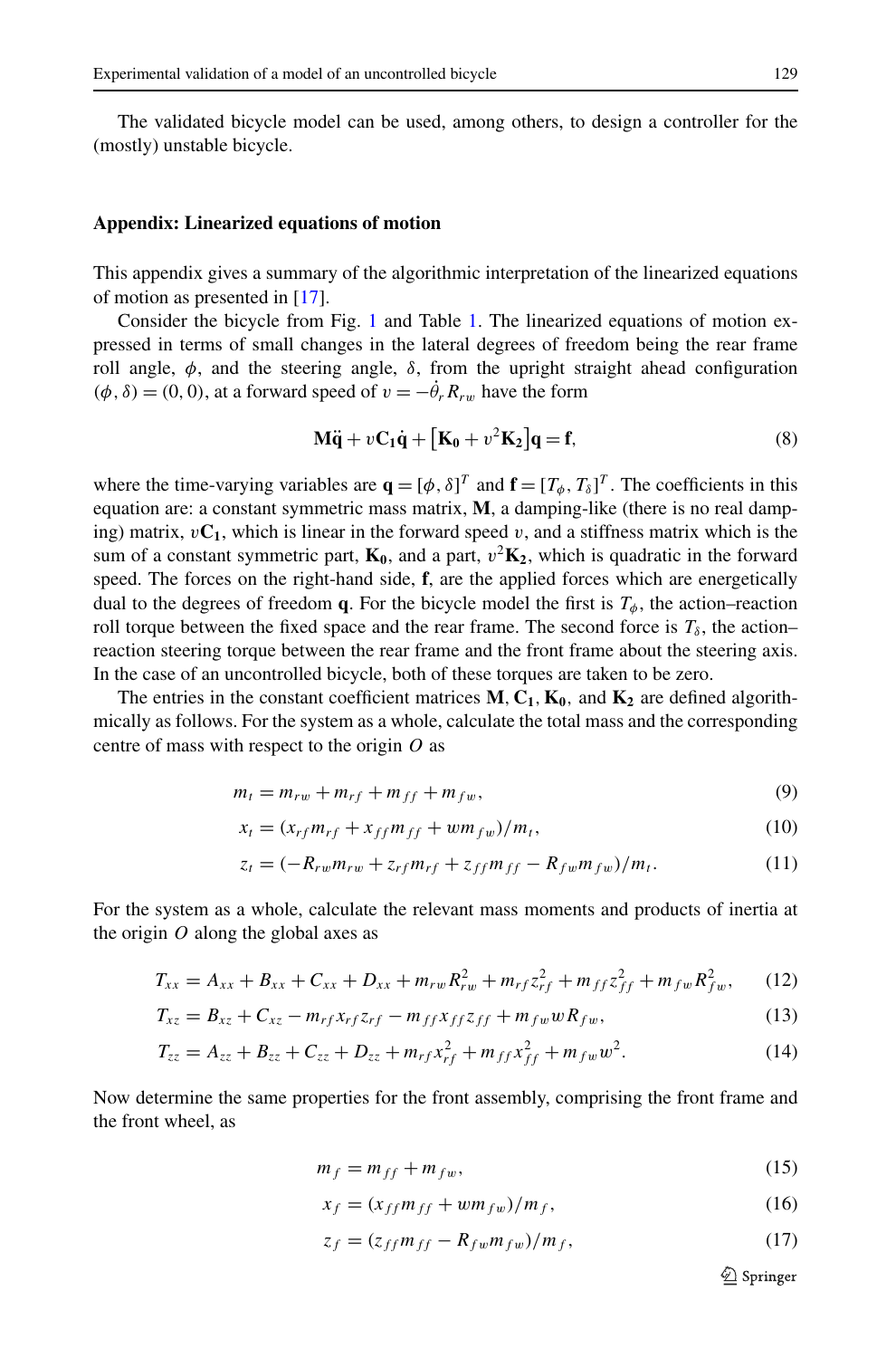<span id="page-15-0"></span>and calculate the relevant mass moments and products of inertia for the front assembly at the centre of mass of the front assembly along the global axes as

$$
F_{xx} = C_{xx} + D_{xx} + m_{ff}(z_{ff} - z_f)^2 + m_{fw}(R_{fw} + z_f)^2,
$$
\n(18)

$$
F_{xz} = C_{xz} - m_{ff}(x_{ff} - x_f)(z_{ff} - z_f) + m_{fw}(w - x_f)(R_{fw} + z_f),
$$
 (19)

$$
F_{zz} = C_{zz} + D_{zz} + m_{ff}(x_{ff} - x_f)^2 + m_{fw}(w - x_f)^2.
$$
 (20)

Let  $\lambda$  be the angle of the steering axis  $\lambda = (\sin(\lambda), 0, \cos(\lambda))^T$  with the global *z*-axis in the vertical plane,

$$
\lambda = \pi/2 - \alpha. \tag{21}
$$

Calculate the perpendicular distance that the centre of mass of the front assembly is ahead of the steering axis,

$$
u = (x_f - w - t)\cos(\lambda) - z_f \sin(\lambda). \tag{22}
$$

Calculate for the front assembly the relevant mass moments and products of inertia along the steering axis and the global axes at points where they intersect as

$$
F_{\lambda\lambda} = m_f u^2 + F_{xx} \sin(\lambda)^2 + 2F_{xz} \sin(\lambda) \cos(\lambda) + F_{zz} \cos(\lambda)^2,
$$
 (23)

$$
F_{\lambda x} = -m_f u z_f + F_{xx} \sin(\lambda) + F_{xz} \cos(\lambda), \tag{24}
$$

$$
F_{\lambda z} = m_f u x_f + F_{xz} \sin(\lambda) + F_{zz} \cos(\lambda). \tag{25}
$$

Define the ratio of the mechanical trail (i.e., the perpendicular distance that the front wheel contact point is behind the steering axis) to the wheelbase as

$$
f = t \cos(\lambda)/w. \tag{26}
$$

Calculate for the rear and the front wheel the angular momentum along the *y*-axis divided by the forward speed, together with their sum as

$$
S_r = A_{yy}/R_{rw},\t\t(27)
$$

$$
S_f = D_{yy}/R_{fw},\tag{28}
$$

$$
S_t = S_r + S_f. \tag{29}
$$

Define a frequently appearing static moment term as

$$
S_u = m_f u + f m_t x_t. \tag{30}
$$

The elements of the symmetric mass matrix are

$$
M(1, 1) = T_{xx},
$$
  
\n
$$
M(1, 2) = F_{\lambda x} + f T_{xz},
$$
  
\n
$$
M(2, 1) = M(1, 2),
$$
  
\n
$$
M(2, 2) = F_{\lambda \lambda} + 2f F_{\lambda z} + f^2 T_{zz}.
$$
\n(31)

2 Springer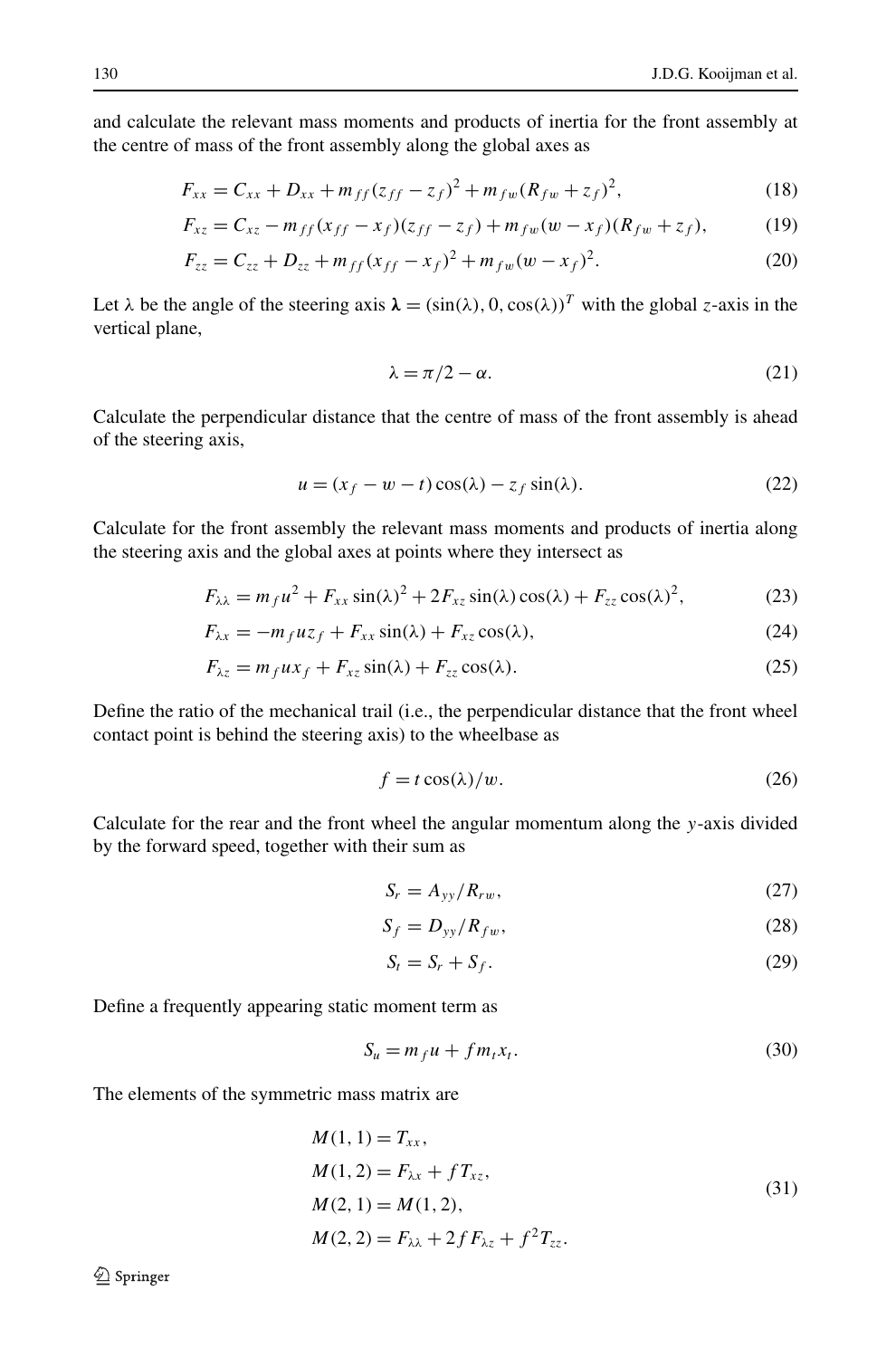<span id="page-16-0"></span>The "damping" matrix which is to be multiplied by the forward speed,  $v$ , is given by

$$
C_1(1, 1) = 0,
$$
  
\n
$$
C_1(1, 2) = f S_t + S_f \cos(\lambda) + T_{xz} \cos(\lambda)/w - f m_t z_t,
$$
  
\n
$$
C_1(2, 1) = -(f S_t + S_f \cos(\lambda)),
$$
  
\n
$$
C_1(2, 2) = F_{\lambda z} \cos(\lambda)/w + f (S_u + T_{zz} \cos(\lambda)/w).
$$
\n(32)

The velocity-independent elements of the stiffness matrix are

$$
K_0(1, 1) = gm_t z_t,
$$
  
\n
$$
K_0(1, 2) = -g S_u,
$$
  
\n
$$
K_0(2, 1) = K_0(1, 2),
$$
  
\n
$$
K_0(2, 2) = -g S_u \sin(\lambda),
$$
  
\n(33)

and the elements of the stiffness matrix to be multiplied by the square of the forward speed,  $v^2$ , are

$$
K_2(1, 1) = 0,
$$
  
\n
$$
K_2(1, 2) = (S_t - m_t z_t) \cos(\lambda)/w,
$$
  
\n
$$
K_2(2, 1) = 0,
$$
  
\n
$$
K_2(2, 2) = (S_u + S_f \sin(\lambda)) \cos(\lambda)/w.
$$
  
\n(34)

# **References**

- 1. Biral, F., Bortoluzzi, D., Cossalter, V., Da Lio, M.: Experimental study of motorcycle transfer functions for evaluating handling. Veh. Syst. Dyn. **39**, 1–25 (2003)
- 2. Blue Team. http://www.roboticinfantry.com/
- 3. Cossalter, V., Lot, R., Maggio, F.: The modal analysis of a motorcycle in straight running and on a curve. Meccanica **39**, 1–16 (2004)
- 4. Döhring, E.: Über die Stabilität und die Lenkkräfte von Einspurfahrzeugen. Ph.D. thesis, Technical University Braunschweig, Germany (1953)
- 5. Döhring, E.: Die Stabilität von Einspurfahrzeugen. Automob. Tech. Z. **56**(3), 68–72 (1954)
- 6. Eaton, D.J.: Man–machine dynamics in the stabilization of single-track vehicles. Ph.D. thesis, University of Michigan (1973)
- 7. Jackson, A.W., Dragovan, M.: An experimental investigation of bicycle dynamics. Unpublished manuscript (1998)
- 8. Kooijman, J.D.G.: Experimental validation of a model for the motion of an uncontrolled bicycle. M.Sc. thesis, Delft University of Technology, April 2006. http://tam.cornell.edu/~als93/Koo06.pdf
- 9. Limebeer, D.J.N., Sharp, R.S.: Bicycles, motorcycles and models. IEEE Contr. Syst. Mag. **26**(5), 34–61 (2006)
- 10. Miyagishi, S., Kageyama, I., Takama, K., Baba, M., Uchiyama, H.: Study on construction of a rider robot for two-wheeled vehicle. JSAE Rev. **24**(3), 321–326 (2003)
- 11. Rice, R.S., Roland, R.D.: An evaluation of the performance and handling qualities of bicycles. Cornell Aero. Lab. Report No. VJ-2888-K (1970)
- 12. Rice, R.S.: Accident avoidance capabilities of motorcycles. In: Proceedings International Motorcycle Safety Conference, 16–17 December 1975, USDOT, pp. 121–134. National Highway Traffic Safety Administration, Washington (1975)
- 13. Roland, R.D.: Computer simulation of bicycle dynamics. In: Bleustein, J.L. (ed.) Mechanics and Sport. AMD, vol. 4, pp. 35–83. ASME, New York (1973)